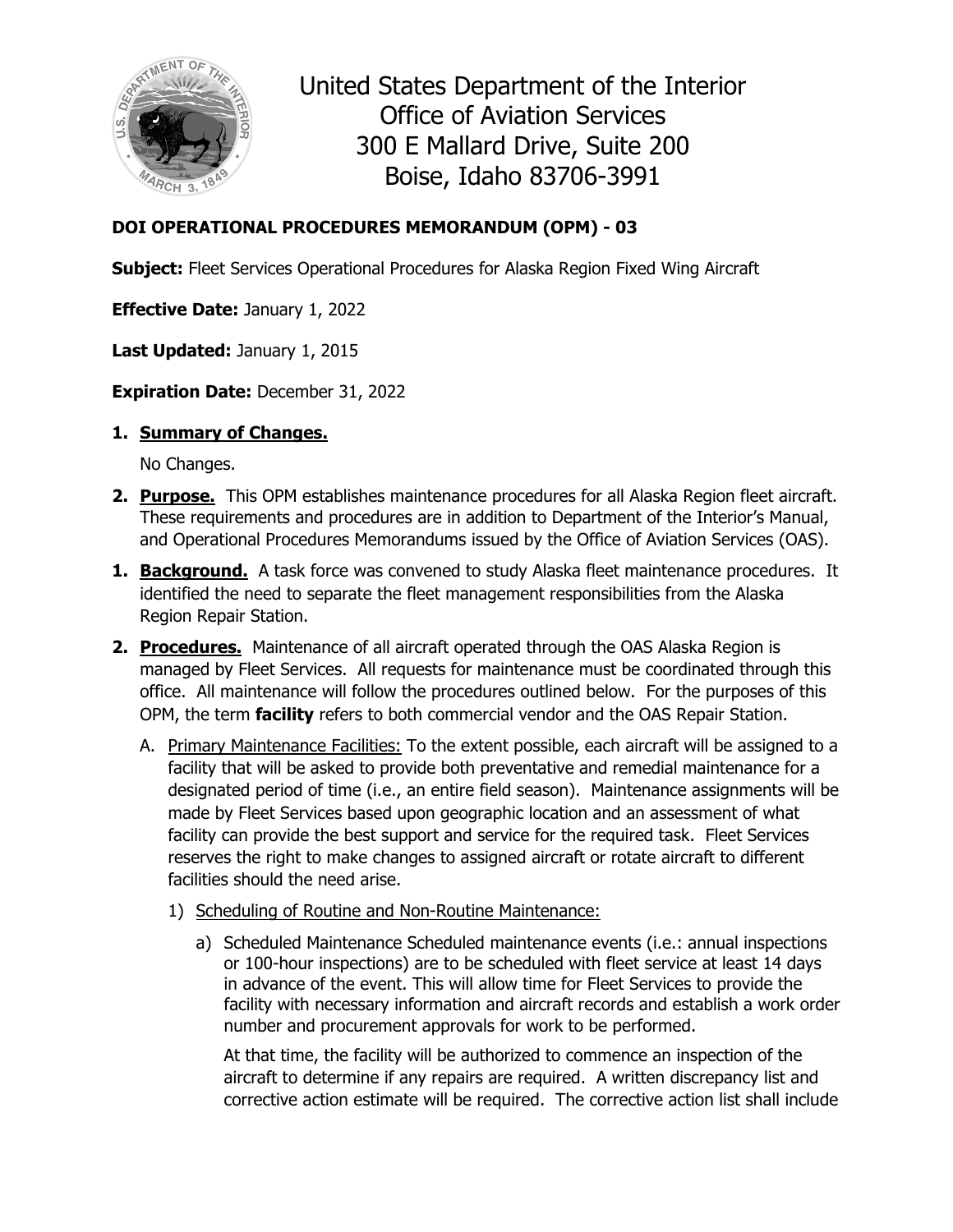an estimate of the labor required to correct the problem as well as parts and their associated cost. This information shall be hand delivered, faxed, or emailed to Fleet Services for their review and NBC Contracting Staff approval.

- b) Unscheduled Maintenance Individual pilots will be authorized to deliver aircraft to the facility for unscheduled, remedial maintenance. Pilots are required to record ALL unscheduled maintenance discrepancies in the OAS-2 Flight Log.
	- (1) Minor Discrepancies Based upon the written discrepancies, the maintenance facility is authorized to inspect the aircraft to validate the discrepancy and determine an appropriate remedy. The maintenance facility may be authorized to expend up to four hours of labor to inspect and, if possible, correct (all recorded) discrepancies. No prior approval is required for the correction of these small, unscheduled discrepancies (subject to the fourhour limitation) that affect the airworthiness of the aircraft. However, the maintenance facility is required to provide timely (same day) verbal notice to Fleet Services that unscheduled maintenance was required. The original OAS-2 Flight Log, containing the original discrepancy, must be annotated with the mechanic's corrective actions, including a return to service signature and mechanic certificate number. The completed OAS-2 (original) along with the facilities work order/invoice shall be submitted to Fleet Services for review. Upon receipt and review of these documents, the facility will be contacted, and payment arrangements will be made if the facility is a commercial vendor.
	- (2) Major Discrepancies Upon receipt of an aircraft containing major unscheduled discrepancies, the facility shall notify Fleet Services that the aircraft has arrived at their facility. At that time the facility is authorized to commence an inspection of the aircraft to determine the cause of the problem and prepare a written discrepancy list and corrective action list. The corrective action list shall include an estimate of the labor required to correct the problem as well as parts and their associated cost. This information shall be hand delivered, faxed, or emailed to Fleet Services for their review and approval. [See paragraph .3a (3), (a), (b), (c), and (d)]. Upon receipt and review of these documents, the facility will be contacted, and payment arrangements will be made if a commercial vendor is the facility.
- 2) Parts Maintenance facilities shall have the primary responsibility for furnishing parts required for repairing aircraft. A limited number of items, such as replacement engines, propellers, or radio replacements may be available from Fleet Services. Major components may be discussed at the time of inspection. In the event OAS does furnish parts, the facility shall be required to return cores to OAS, prepaid, along with appropriate paperwork, before payment for services will be made. Shipping of cores and returned items will be reimbursed to the facility as part of the maintenance cost. The facility will tag the cores with the aircraft number they were removed from, the discrepancy, and the OAS work order number.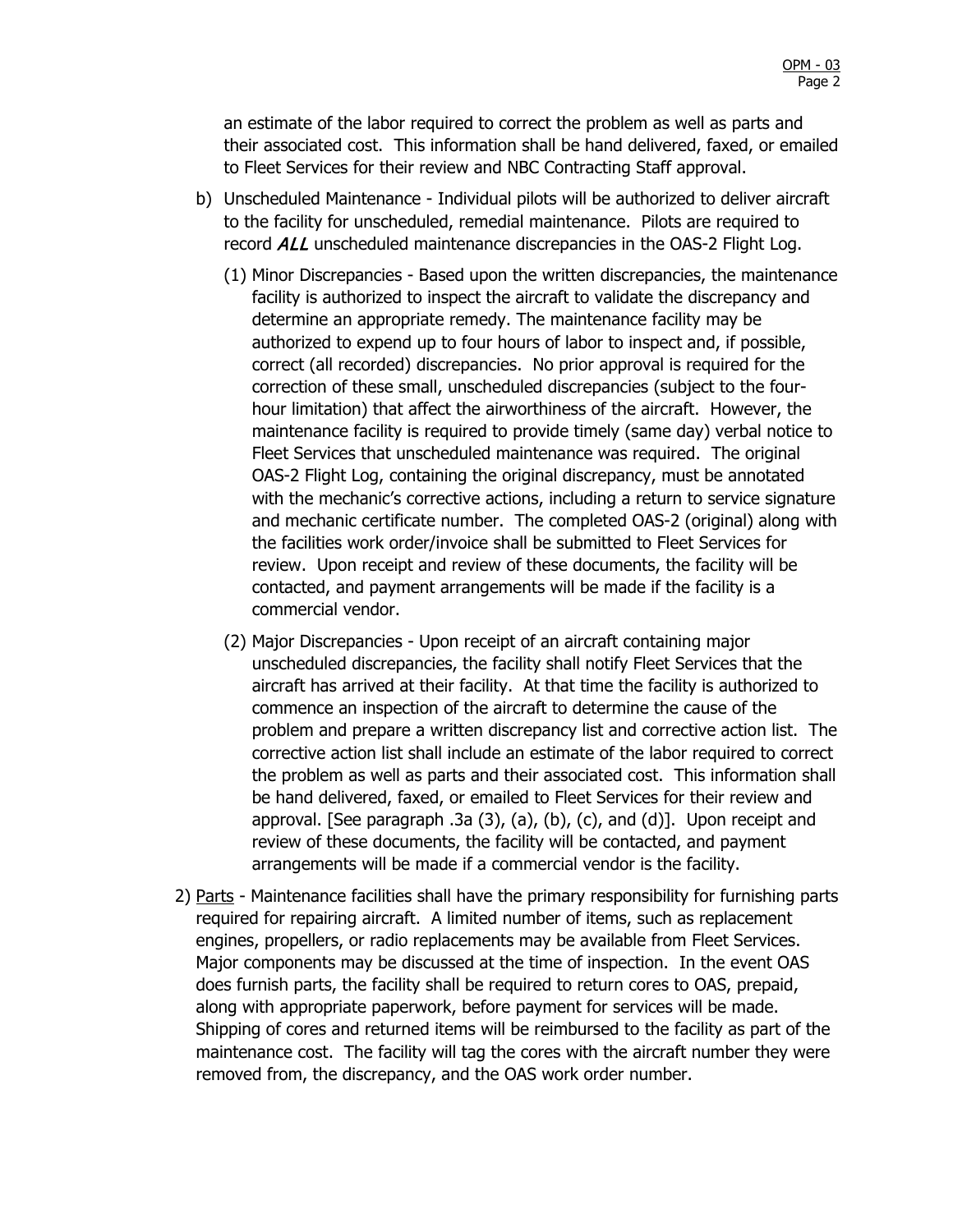- 3) Procurement Approvals All work, with the exception of the 4-hour inspection correction procedure identified above, requires **prior approval** before any work is accomplished. The following procedures must be followed.
	- a) Approvals All requests for maintenance services must be assigned an OAS Work Order number and a procurement identification number. The latter can be a Purchase Order, Blanket Purchase Agreement (BPA), a credit card number or inhouse identifier. Both BPA's and credit card transactions also have a unique "Call" number that identifies a specific transaction with a specific facility. No work shall be performed unless there is a signed estimate, Work Order and a procurement number; complete with call number and a dollar amount (where appropriate) that shall not be exceeded without prior approval.
	- b) Payment for Services No payments will be processed without an ORIGINAL facility statement, (no facsimile or copies), to include the return to service signature, all required documents (FAA Form 337's, maintenance records, parts tags, Weight and Balance changes, etc., including the return of cores for parts furnished by OAS). Payments in amounts beyond that previously approved will not be processed.

Although credit card transactions are encouraged, a facility may choose (on a case-by-case basis) the method of payment. The payment method shall be written on the original statement (i.e.: Credit Card or EFT). An Electronic Funds Transfer (EFT) may be selected and the net amount will be paid within 30 calendar days from the date of submission of a correct statement. Credit card transactions may not be processed through a financial institution until Fleet Services formally approves the transaction. Failure to comply with the foregoing may result in a charge being contested.

- c) Responsibilities and Authorities The following individuals are authorized as follows:
	- (1) Chief, Fleet Services Responsible for the overall operation of Fleet Services as well as providing technical oversight on maintenance activities. The Chief, Fleet Services will evaluate maintenance requests, the corrective actions proposed, and provide technical concurrence for all maintenance events.
	- (2) Quality Assurance Specialist. This person is authorized to obligate OAS for expenditure of Government Funds for aircraft maintenance and parts not to exceed \$3,000.00 per individual transactions. This person may also provide technical concurrence for maintenance events.
	- (3) For Maintenance events exceeding \$3,000.00 per individual transaction, approval from Fleet Services will require processing through the NBC Contracting Staff.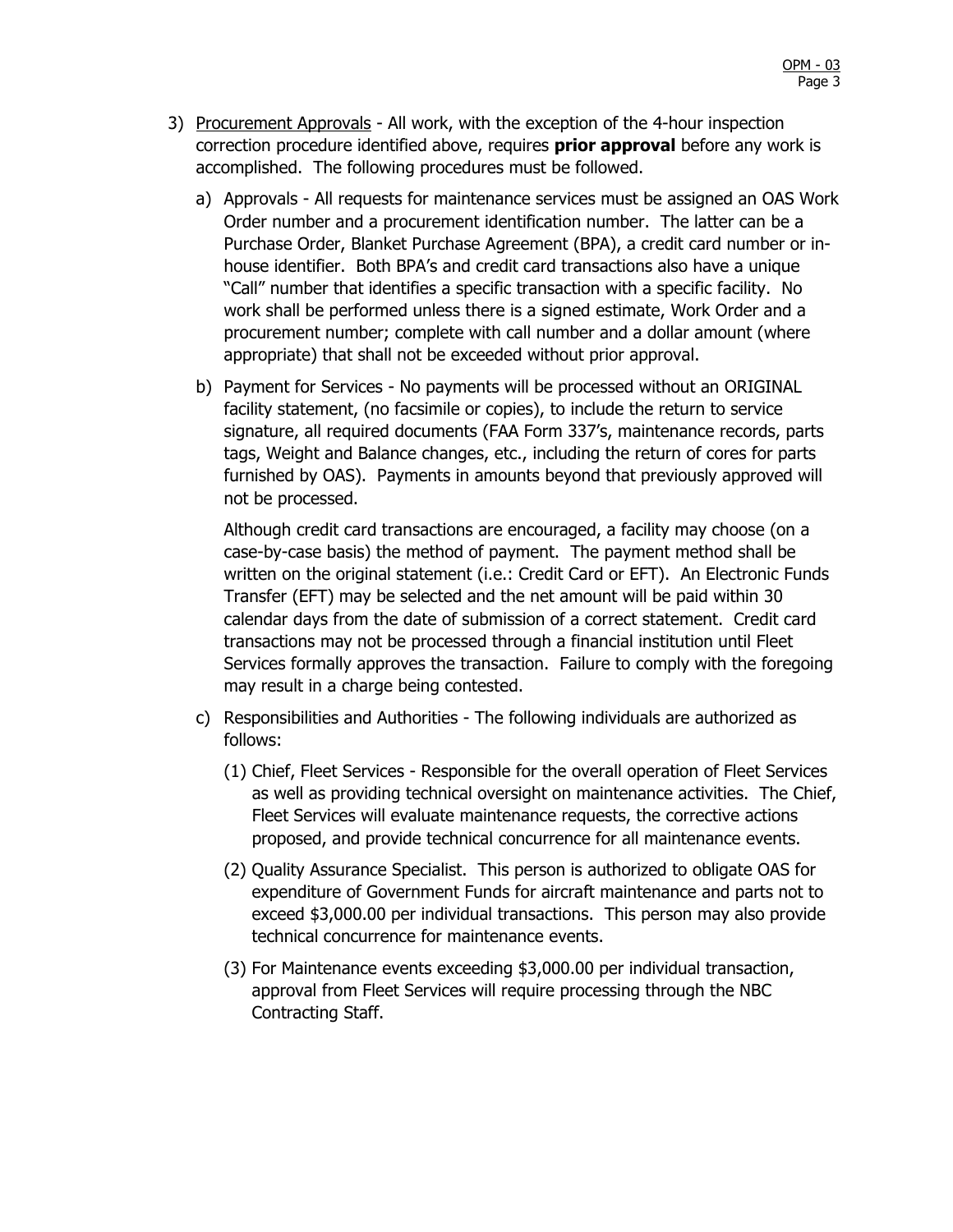**3. Limitations.** This OPM outlines maintenance procedures however; either party giving written notice may cancel individual assignment of aircraft to a facility at any time. Continuation of a facility to maintain an assigned aircraft is subject to the facility furnishing a high quality of aircraft maintenance while providing a high level of customer satisfaction at a reasonable cost and down time. Nothing in this agreement shall be construed to limit OAS from seeking maintenance support from other facilities. Major aircraft alterations or rebuilds are not included in this OPM and may be competitively bid if it is determined to be in the best interest of the government.

## **4. Expectations.**

A. What the facility should expect. If the aircraft comes due for a scheduled maintenance event, the pilot should notify fleet services in adequate time (14 Days advance notification) for the maintenance package to be in the facility's hands. Contact between the pilot and the Fleet Services will ensure the schedule will be kept in an acceptable manner. A complete list of known discrepancies will be entered in the OAS-2 Flight Log book before the aircraft and book are turned over to the facility. If any modifications are to be done by another facility during the same event (i.e.: avionics), both facilities will be scheduled before the work starts.

If the aircraft comes in for an unscheduled airworthiness maintenance event, the facility can expend up to four person-hours to troubleshoot and repair while contact is being made with Fleet Services. This will be used to reduce response time and improve mission availability. It will not be used for Pilot responsibilities (oil changes, etc) or as a means to circumvent the system when normal arrangements can reasonably be made. The pilot and facility will notify Fleet Services as soon as possible when such quick response maintenance is required. All discrepancies will be entered on the OAS-2.

If an operational flight is required, the appropriate pilot will complete the necessary flight, log it on the OAS-2, and return the white copy to the facility for submittal with the invoice. Once the complete package is returned to Fleet Services, the facility will be paid as quickly as is legally feasible

B. What OAS should expect. The pilot and facility will notify OAS of upcoming maintenance as soon as possible (pilot notification 14 days in advance of scheduled events). All required paperwork will be complete and submitted with the bill after the aircraft is returned to service. The facility will furnish all required parts and materials, with the exception of a few specialty, or big-ticket items (engines, propellers, and some avionics). If OAS furnishes parts, return of the properly identified cores will be one of the prerequisites for processing payment.